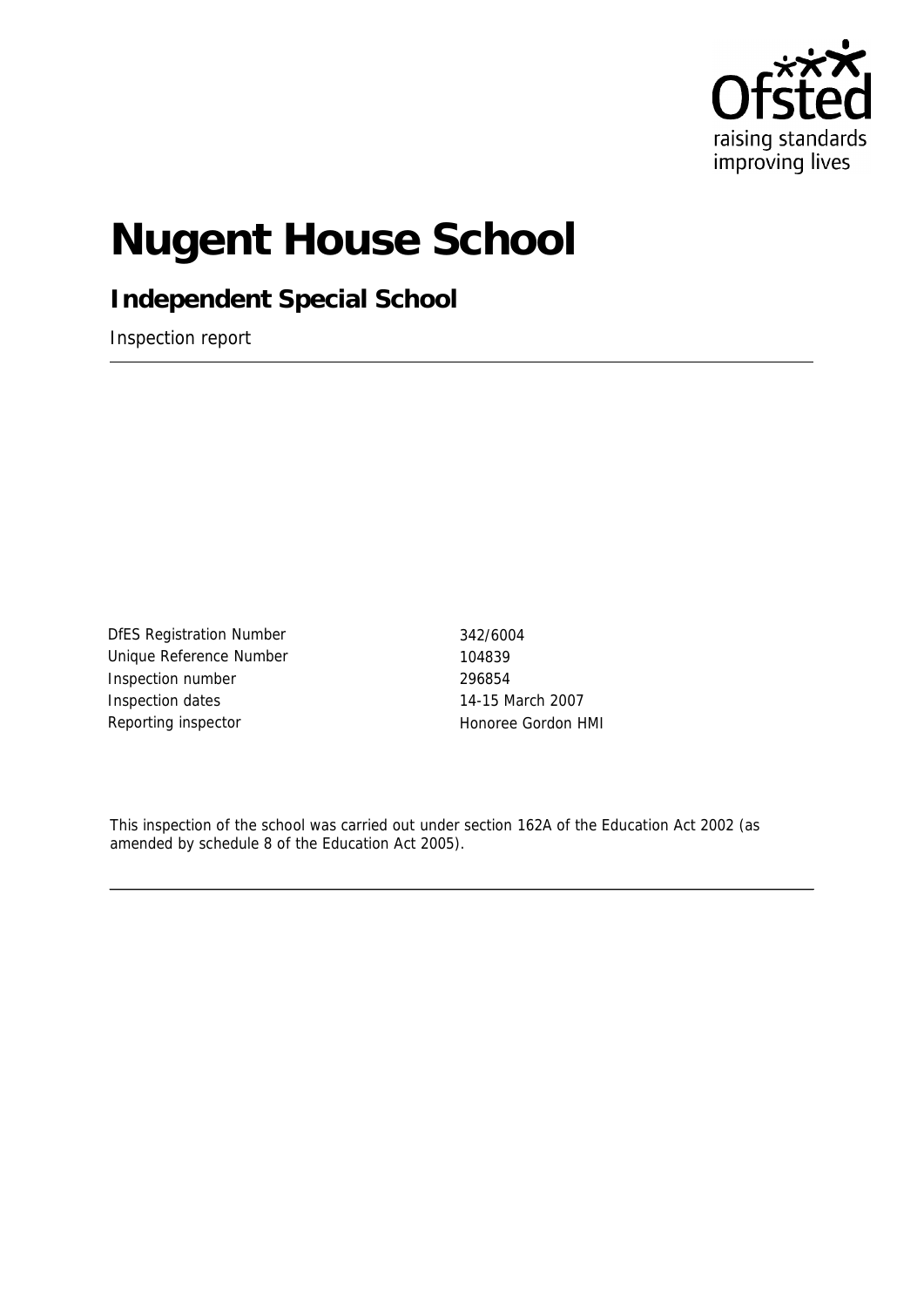© Crown copyright 2007

Website: www.ofsted.gov.uk

This document may be reproduced in whole or in part for non-commercial educational purposes, provided that the information quoted is reproduced without adaptation and the source and date of publication are stated.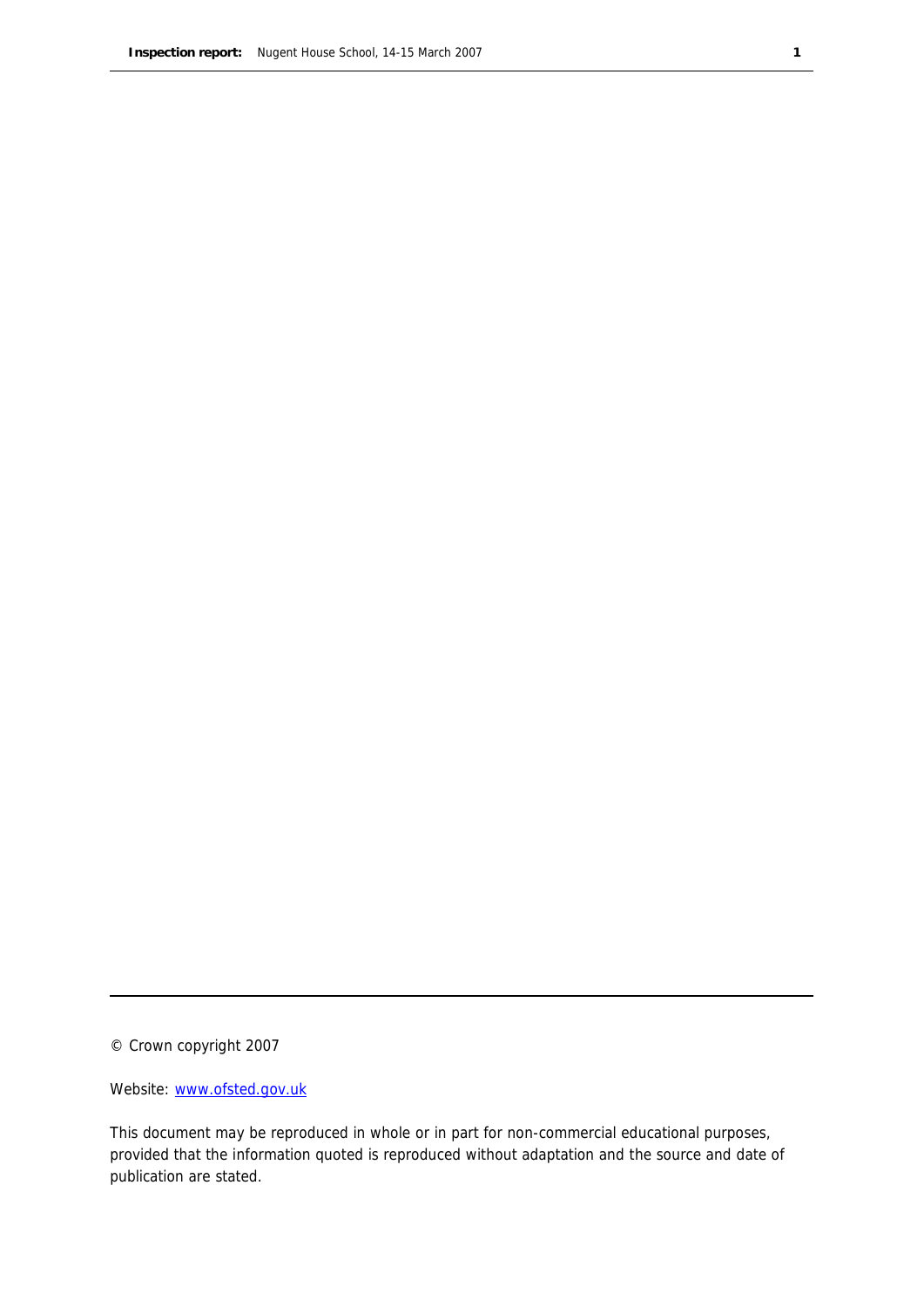## **Purpose and scope of the inspection**

This inspection was carried out by Ofsted under section 162A of the Education Act 2002, as amended by schedule 8 of the Education Act 2005, in order to advise the Secretary of State for Education and Skills about the school's suitability for continued registration as an independent school.

## **Information about the school**

Nugent House school is a Roman Catholic residential special school, part of the Nugent Care organisation. It is approved by the Department for Education and Skills (DfES). The school is situated in a village near Wigan. There are 65 boys on roll aged 10 to 18 years; some are residential and some are day pupils. All have been placed at the school by local authorities and have statements specifying their additional care and educational needs. The boys have severe emotional and behavioural difficulties which in most cases have led to exclusion from previous schools and disrupted their education. The school has recently emerged from an unsettled period with several changes in staffing and in leadership. The headteacher has been in post since January 2007. The boarding provision is inspected by the Commission for Social Care Inspection (CSCI).

## **Evaluation of the school**

The quality of education at Nugent House is satisfactory and some aspects are good. The premises and accommodation are outstanding and the care for pupils' health, safety and welfare is good. The school meets all the regulations. It has improved the provision and use of information and communication technology (ICT) since the last inspection, but has made less progress in improving assessment. Good links between care and education support pupils well in managing their behaviour. However these are less effective in tracking pupils' academic progress and development of skill. The last CSCI inspection in November 2006 judged that the school met the national minimum standards for a residential special school in all aspects and exceeded most of them. The new headteacher has brought a much-needed impetus to the coordination and monitoring of the educational provision.

#### **Quality of education**

The curriculum is satisfactory. It is broad and balanced and it meets the pupils' needs as laid down in their statements. However, the links between the welfare and educational aspects do not reinforce each other as well as they might. For example, there is good overlap in promoting positive behaviour but not in furthering individual pupils' objectives for their learning. It is not clear how each subject and lesson ties in with the personal aims for each pupil, beyond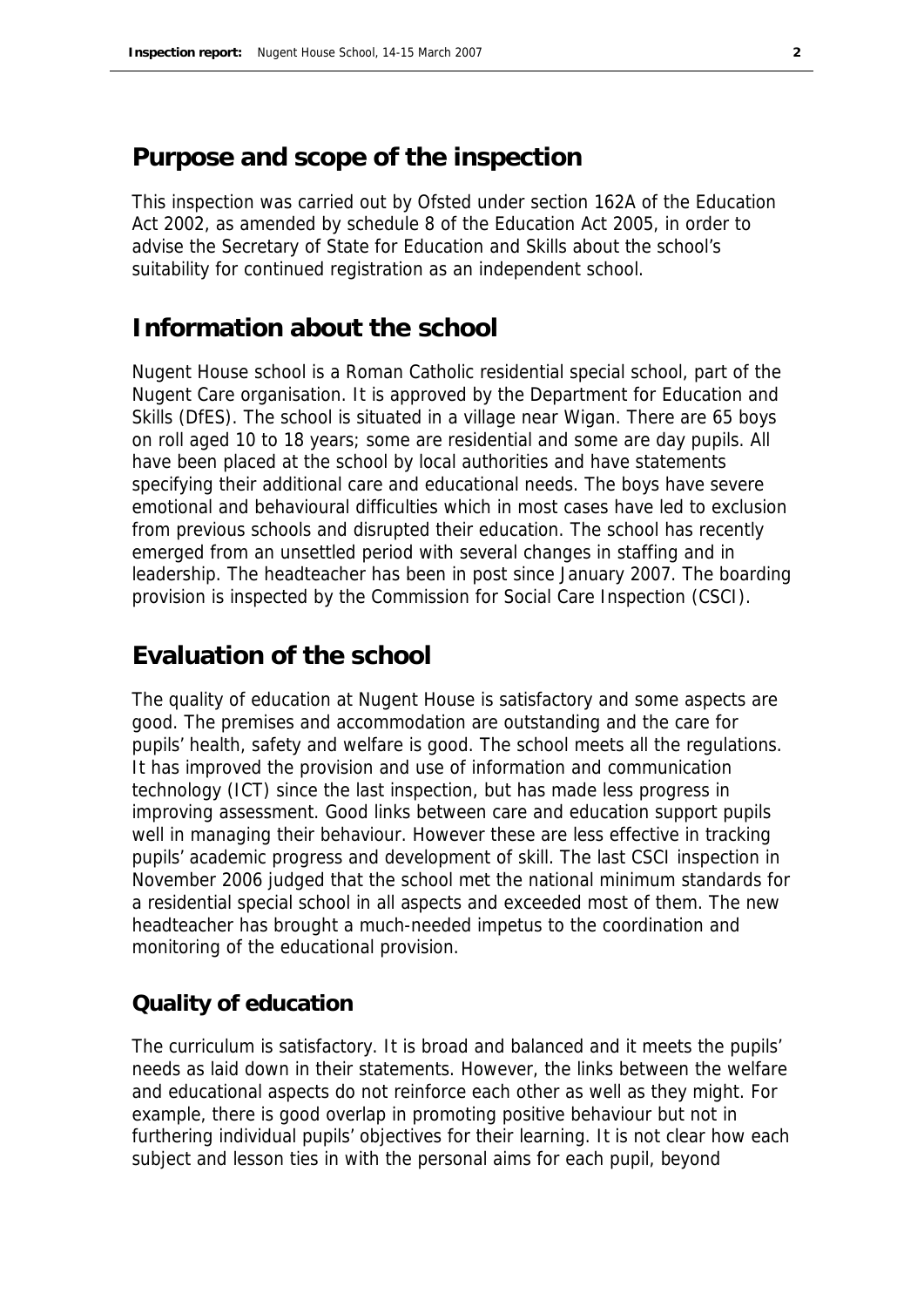improving their behaviour. As a result, some opportunities are missed to relate the two aspects of the work of the school. The headteacher is aware of this and has begun to link the two better.

Good emphasis is placed on literacy and numeracy, aiming to fill the gaps in pupils' education. The curriculum model is well-conceived, with links across a good range of different subjects. It includes drama, art and music. The school garden is a particular strength: it provides hands-on training in horticulture and also therapeutic work for particular pupils who are judged to benefit from this. Other therapies are accessed through outside links and professionals. Pupils in Years 10 and 11 attend vocational courses weekly at a nearby college, but the school recognises the need for further development in how the curriculum prepares pupils for the next stage in their lives.

A good range of extra-curricular activities is available during the day, such as playing with the model railway. Activities after school and at weekends include sporting activities and trips out. These make a valuable and popular contribution to pupils' progress in academic skills and to their personal development.

Many pupils leave school with accredited qualifications, usually General Certificate in Secondary Education (GCSE), and sometimes pupils make sufficient progress to obtain good grades. This reflects the determination of the school and its pupils to benefit from the advantages of the small classes and the good resources.

Teaching and assessment are satisfactory overall. Much of the teaching is good, but its quality varies. Most teachers manage challenging behaviour well, but disruption and noise hold up progress in some lessons. The teachers are all subject specialists and the resources are good.

Pupils make satisfactory progress. Assessment systems are still at a developmental stage but the new systems are better suited to track pupils' progress than in the past. The systems are not yet used consistently by all staff and subjects, but in some subjects, such as in mathematics and in the nurture group, they are used effectively to encourage pupils and to build up a clear picture of their strengths and weaknesses. Lessons are then tailored well to build up pupils' skills and knowledge.

Where teaching is most successful, pupils have a clear idea of what they are learning and why; they are co-operative and willing to learn. Their views are sought, they are encouraged to think creatively and they get involved in taking greater responsibility for evaluating their own learning. Links with other subjects add value to lessons. For example, a good personal, social, citizenship and health education (PSCHE) lesson on personal safety when using mobile phones also furthered pupils' skills in working together and in literacy as they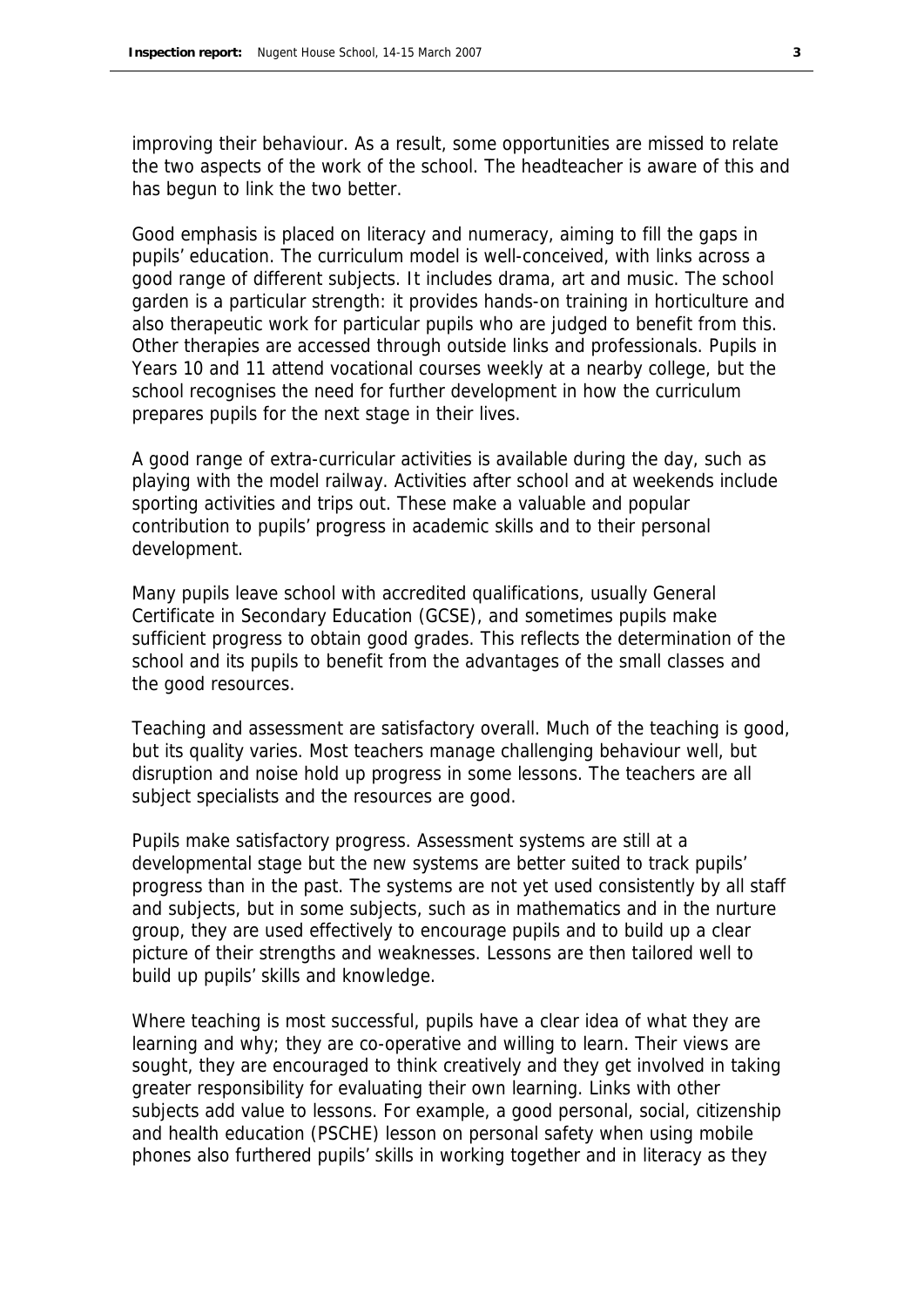worked in pairs to create an imaginary crime report. The lesson was both useful and enjoyable.

#### **Spiritual, moral, social and cultural development of the pupils**

The spiritual, moral, social and cultural development of the pupils is satisfactory. Given their troubled past history, the pupils generally show positive attitudes to school and contribute well to lessons when engaged by the subject matter or teaching. Pupils comment that they feel they have learnt to manage their behaviour better through the supportive atmosphere in the school. Relationships between pupils and staff are good. Behaviour is satisfactory; for many pupils this represents considerable progress. Parents' comments indicate that they are pleased with the progress that their children are making.

There is a comprehensive PSCHE programme which assists pupils in their social and moral development. This programme also provides education about citizenship. The merit system, linked to rewards, operates effectively to encourage effort and behaviour in lessons and around school. Catholic values underpin much of the work and promote pupils' spiritual education. Pupils learn a little about other cultures and religions through their PSCHE programme, though further planned opportunities could usefully be sought to strengthen this aspect of their education.

There is no formal life-skills programme, but older pupils are encouraged to become more independent in looking after themselves and in getting out and about. Pupils have opportunities to express their views on how they are looked after and to get involved in competitive sport, fundraising activities and the school council, as part of the school's drive to foster a more positive contribution to society.

#### **Welfare, health and safety of the pupils**

Provision for the welfare, health and safety of the pupils is good. Pupils are closely supervised. The strong system of pastoral support helps them feel safe and encourages them in managing their behaviour and in taking responsibility for this. To further support pupils there is a range of complementary therapies both on and off the site. The school nurse is an asset in promoting healthcare for the pupils. A healthy diet is encouraged by the catering officer, in conjunction with the care staff. Pupils have good opportunities for exercise in the school sports hall, through visits to the local swimming pool and through taking part in other off-site activities, including canoeing. All the required policies and procedures are in place to help safeguard pupils. There are good links with health and other professionals to promote the pupils' health and wellbeing. Communication between care and education staff works well to promote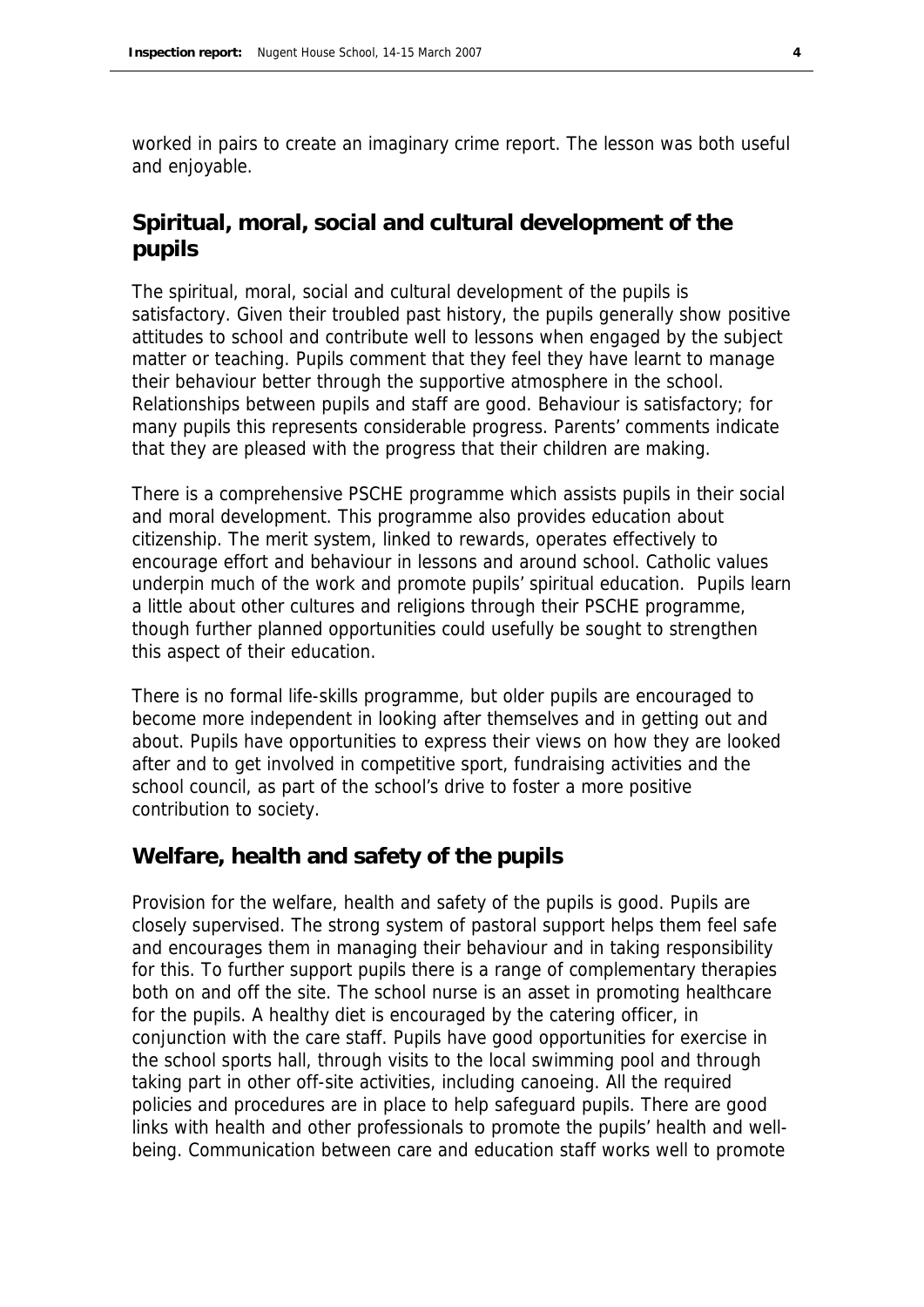the improvement of behaviour but the flow of information between care and education teams on academic progress and on how pupils' skills are developing is less effective.

#### **Suitability of the proprietor and staff**

All the required checks are conducted on staff prior to their appointment. These arrangements also meet the requirements of CSCI.

#### **School's premises and accommodation**

The school's premises and accommodation and the residential houses are outstanding. The boarding houses are newly built, attractive, welcoming and comfortable, grouped in a cul-de-sac as in a residential suburb. The grounds have ample space for relaxation and for exercise, with a play area and allweather sports pitch. The semi-rural setting, surrounded by green space provides a most conducive environment for a school of this nature. Pupils appreciate their surroundings and take good care of them. The school has many classrooms and specialist facilities including a science laboratory, a sports hall, art room, two ICT suites and a new food technology room. There is a chapel where assemblies are held and where the Mass is celebrated. The school garden is staffed and used extensively to enhance the curriculum and, at times, to provide food for the kitchen.

#### **Provision of information for parents, carers and others**

The information provided for parents is good. There is an attractive, up to date prospectus written in a user-friendly format, which provides all the required information and makes clear to parents what other information they may request from the school. Parents receive written reports on their children's progress as part of their annual review, and other regular contact as appropriate. There are fortnightly visits home for pupils.

#### **Procedures for handling complaints**

The procedures for complaints are carefully detailed and they meet all the requirements.

### **Compliance with regulatory requirements**

The school meets all of the Education (Independent School Standards) (England) Regulations 2003 as amended January 2005.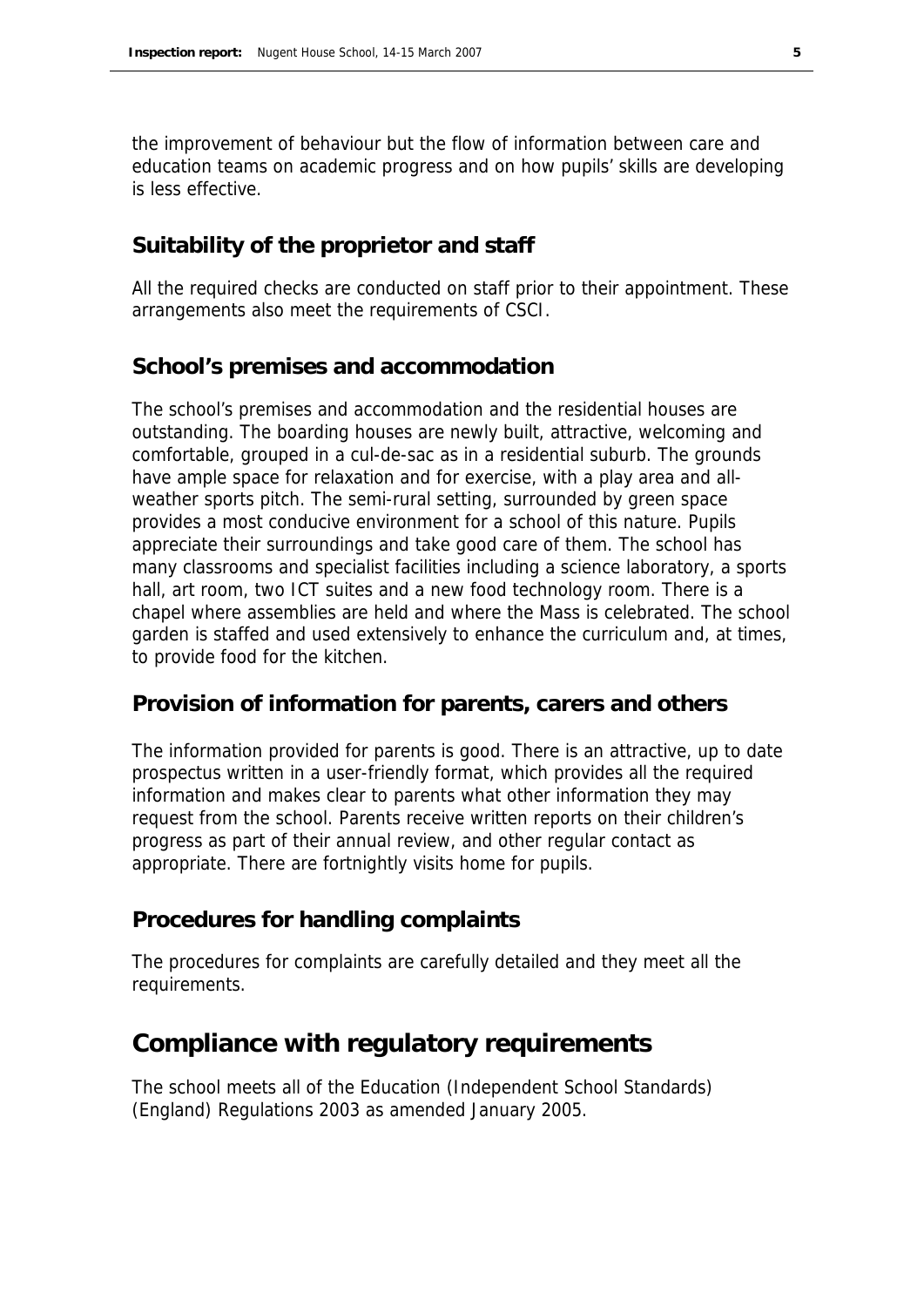## **What the school could do to improve further**

While not required by the regulations, the school might wish to consider the following points for development:

- strengthen the links between education and care to better track academic progress and to plan for the development of pupils' skills
- extend the range of academic pathways and accreditation and the provision for lifeskills so as to help prepare pupils for the next stage in their lives
- improve the quality of teaching so that it is consistently good.